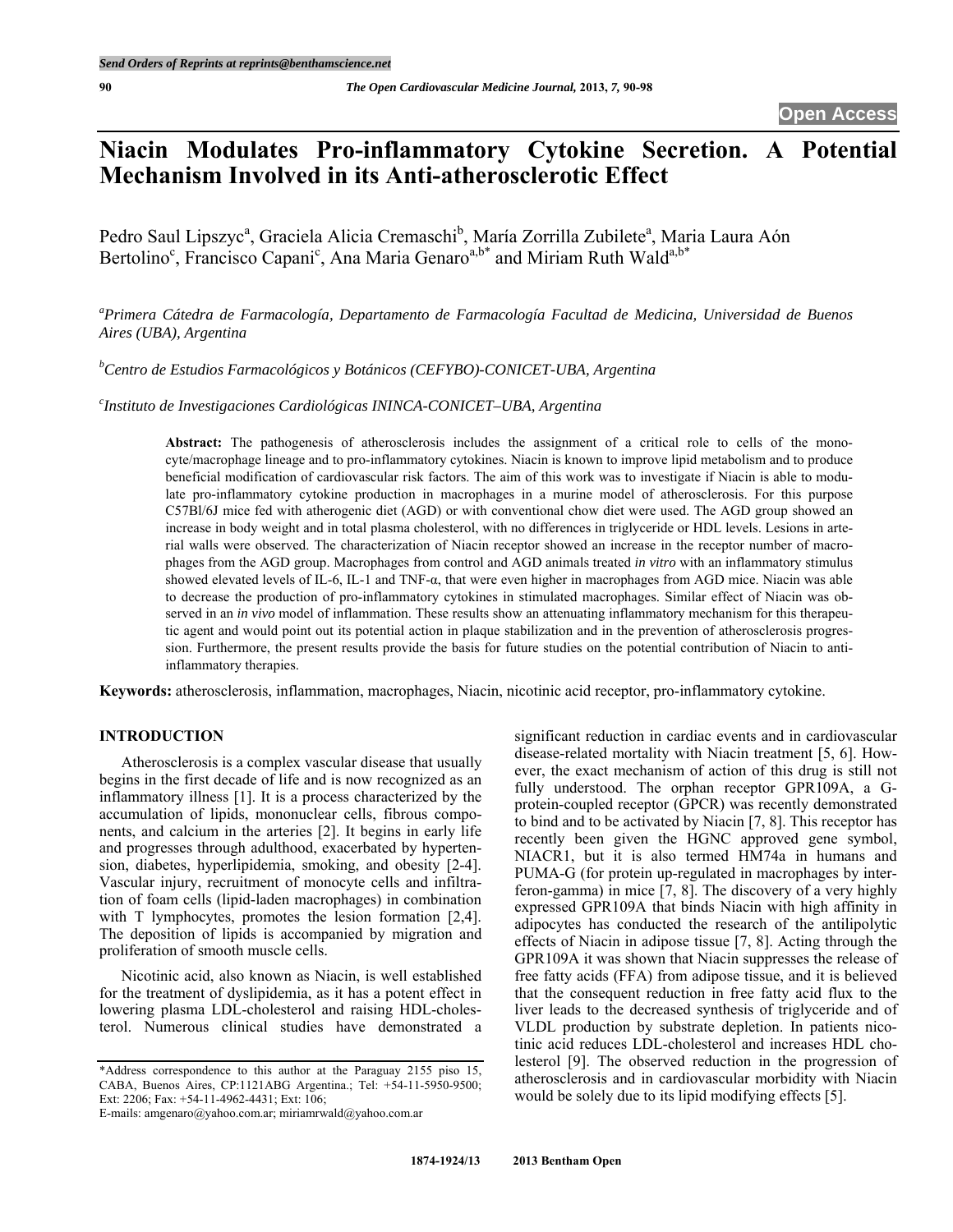However, inflammation is a key component of atherosclerosis and genes coding for inflammatory or antiinflammatory molecules are, therefore, good candidates for estimating the risk of developing atherosclerosis [10-12]. Accordingly, the production of high inflammatory molecules has been associated to atherosclerosis [13-15]. It is possible to postulate that drugs with a positive control of inflammation might play a protective role against atherosclerosis and would be potential therapeutic candidates to prevent atheroma formation.

 A key question is whether the activity of nicotinic acid *via* GPR109A expressed on the surface of the adipocyte is sufficient to account for the overall clinical efficacy observed. In addition to its expression on adipocytes, GPR109A is known to be highly expressed also in spleen, lung, and lymphoid cells [8]. To date, there are studies suggesting GPR109A-mediated effects outside the adipose tissue. Experimental findings indicating high expression of GPR109A in lymphoid cells together with the observation of its up-regulation in murine macrophages by cytokines like IFN-γ [16], would suggest a role for GPR109A in immunity and inflammation. In recent years, the anti-inflammatory effects of Niacin have attracted attention, but the exact knowledge on the mechanisms involved in these actions is still missing. Additionally, some previous studies *in vitro*  and *in vivo* have revealed that Niacin has anti-inflammatory properties that are independent of its effects on lipid regulation [17-21].

 In this scenario, the aim of the present work was to investigate if Niacin actions involved the modulation of proinflammatory cytokine production in macrophages from mice submitted to an atherogenic diet, analyzing the involvement of macrophage Niacin receptor in these effects. To study experimental atherosclerosis we use C57BL/6J mice strain as it was demonstrated to be the most atherosclerosis sensitive strain [22].

## **MATERIALS AND METHODS**

## **Mice**

 Inbred female C57Bl/6J mice, 4 weeks old, were obtained from the Facultad de Veterinaria, Universidad de Buenos Aires (UBA), Argentina and were housed in the animals facility of the Centro de Estudios Farmacológicos y Botánicos (CEFYBO)- Consejo Nacional de Investigaciones Científicas y Técnicas (CONICET)- UBA. Animals were maintained on a 8:00 am to 8:00 pm light/dark cycle under controlled temperature (18-22ºC). All animal experiments and care were in accordance with the principles and guidelines of the Guide for the Care and Use of Laboratory Animals, US National Research (NIH) accredited by the Institutional Committee for use and care of Laboratory Animal (CICUAL, Facultad de Medicina, Universidad de Buenos Aires, Argentina). It is worth to note that this murine strain was previously shown to develop diet-induced fatty streak lesions [23].

### **Animal Model of Atherosclerosis**

 A total of 125 female mice were used for atherogenic diet and other 125 animals were assigned for the chow diet group. Animals were randomly assigned to two groups: one that was fed with conventional chow diet (Control mice) and the other with the atherogenic diet (AGD mice). This diet was a pellet obtained by mixing an special argentine commercially breeding chow containing 10% fat, 26 % proteins, 34 % carbohydrate, with the addition of 15% dairy butter. As previously described this type of diet exerts the largest atherogenic action [23,24]. The standard diet contains 26% proteins, 45 % carbohydrate and 5% fat. The two diets contain AIN-93 mineral and vitamin mix.

## **Histological Studies**

Mice were anesthetized with 28  $\%$  (w/v) chloral hydrate, 0, 1 ml/ 100g of body, and perfused with 4% paraformaldehyde in phosphate buffer 0, 1 M, pH 7.4 through the abdominal aorta. Later this artery was dissected and the thoracic and abdominal segment selected and post fixed in the same solution during 2 hours, immersed overnight in phosphate buffer 0, 1 M, pH 7.4 and them embedded in paraffin for optical microscope evaluation. Sections of 4 µm were cut and mounted in silanized slices.

For immunohistochemical studies, artery sections  $(4 \mu m)$ were incubated overnight with the primary antibody  $(\alpha$ -Actin, 1:100, monoclonal mouse antibody, 1A4, DAKO). Following several wash steps with PBS, artery sections were incubated with the proper secondary antibody (Vector Laboratories Inc., Burlingame, CA, USA) and followed by incubation with a biotin streptavidin complex (HRP Histo Mark, Caramillo, CA, USA). After washing in PBS, sections were developed and AEC substrate kit (Invitrogen Gaithersburg, MD, USA) until staining was optimal as examined by light microscopy using Leica Microscopes. Images were collected using a CCD video camera CU-M50 (Sony Inc.). Pictures were analyzed and compiled using Adobe Photoshop 8.0 CS3.

## **Purification of Murine Macrophages**

 Macrophages were purified from peritoneal exudates as previously described [25]. Briefly, after sacrifice, mice were injected intraperitoneally with 10 ml of sterile PBS and after 10 min the ascitic fluid was removed. This fluid was centrifuged 10 min at 200g and the cell pellet was washed twice with PBS. Cells were seeded at a concentration of 1x10<sup>6</sup>cel/cm<sup>2</sup> in culture medium (RPMI 1640, supplemented with 10% FCS and antibiotics) in 60x15mm Petri Dish with Cover (Corning®) to purify adherent cells. After 2 h nonadherent cells were discarded and macrophages were removed by trypsin treatment. This procedure renders approximately  $2-4 \times 10^6$  macrophages per mouse.

# **Expression of GPR109A in Macrophages by [<sup>3</sup> H]- Nicotinic Acid Binding**

 Saturation binding assays were carried out on purified macrophages according to Lorenzen *et al*., 2001 [26] and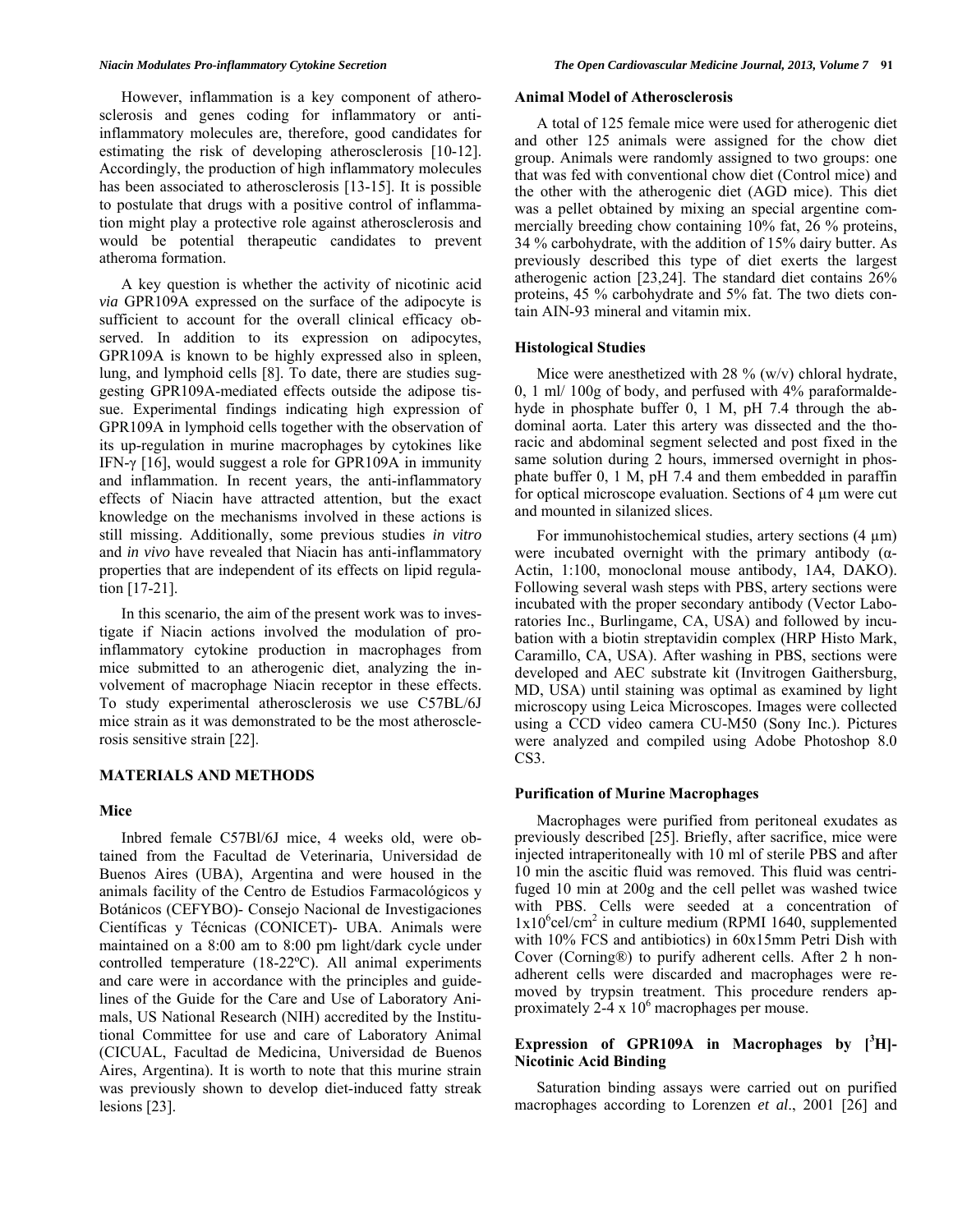Wise *et al.*, 2003 [8]. Briefly,  $6 \times 10^6$  cells per binding point in a total volume of 250 μl were incubated with increasing concentrations of [5,6-<sup>3</sup> H] nicotinic acid (American Radiolabeled Chemicals Inc, 50 Ci/mmol) ranging from 10 to 200 nmol/L for 3 h at room temperature with agitation. Nonspecific binding was assessed in the presence of 1 mM nicotinic acid. The bound ligand was recovered onto presoaked GF/B filters, washed four times with 1 ml of ice-cold binding buffer, and measured by liquid scintillation counting.

#### **Cytokine Production**

1 x  $10^6$  cells were incubated in 1 ml of supplemented medium (RPMI-1640 with 10% fetal calf serum and antibiotics) on 24 well-plates. These cells were incubated alone or with increasing concentrations of Niacin, ranging from 50 to  $1000 \mu M$  and stimulated with lipopolysaccharide (LPS) and interferon- $\gamma$  (IFN- $\gamma$ ) (Sigma Aldrich Co.) for 24 hours as previously described [27]. After incubation cell-free supernatants were obtained and the cytokine levels indicated in the Result section were measured by enzyme-linked immunosorbent assays (ELISA) using commercially available kits, following the manufacturer instructions. To further characterize the role of the GPR109A receptor, that is coupled to G

protein, studies were also performed on macrophages pretreated with an inhibitor of G protein coupling, namely pertussis toxin (PTX), for 18 h.

#### **Inflammation Mice Model**

An additional group of mice  $(n=12)$  was used to study the effect of Niacin on *in vivo* cytokine production. For this purpose animals were divided in four experimental groups: injected intraperitoneally with PBS or 500  $\mu$ g (20 mg/kg) of LPS (Escherichia coli 026:B6) and simultaneously oral treated or non-treated with Niacin (250 mg/Kg)). Twelve hour after the injection, intraperitoneal macrophages were obtained and incubated in supplemented medium for additional twelve hours to collect supernatants for cytokine analysis [28]

### **Statistical Analysis**

 Group differences were tested by one-way analysis of variance (ANOVA). When multiple comparisons were necessary after ANOVA, the Student-Newman-Keuls test was applied. Weight analysis was done with repeated measures ANOVA. When results showed not normally distribution the



**Fig. (1). Characteristics of mice submitted to the atherogenic diet.** The mean weights of n=30 control (circles) or 30 atherogenic diet-fed (AGD mice, squares) mice recorded at different weeks are depicted (panel A). Plasma levels of glycemia (panel B) and lipid profile: triglycerides (panel C) cholesterol (panel D), HDL (panel E), LDL (panel F) and VLDL (panel G) were determined for control and AGD mice. Results shown are the mean  $\pm$  SEM of n = 30 mice from each group. Differs significantly from control animals, \* p<0.05, \*\* p<0.01.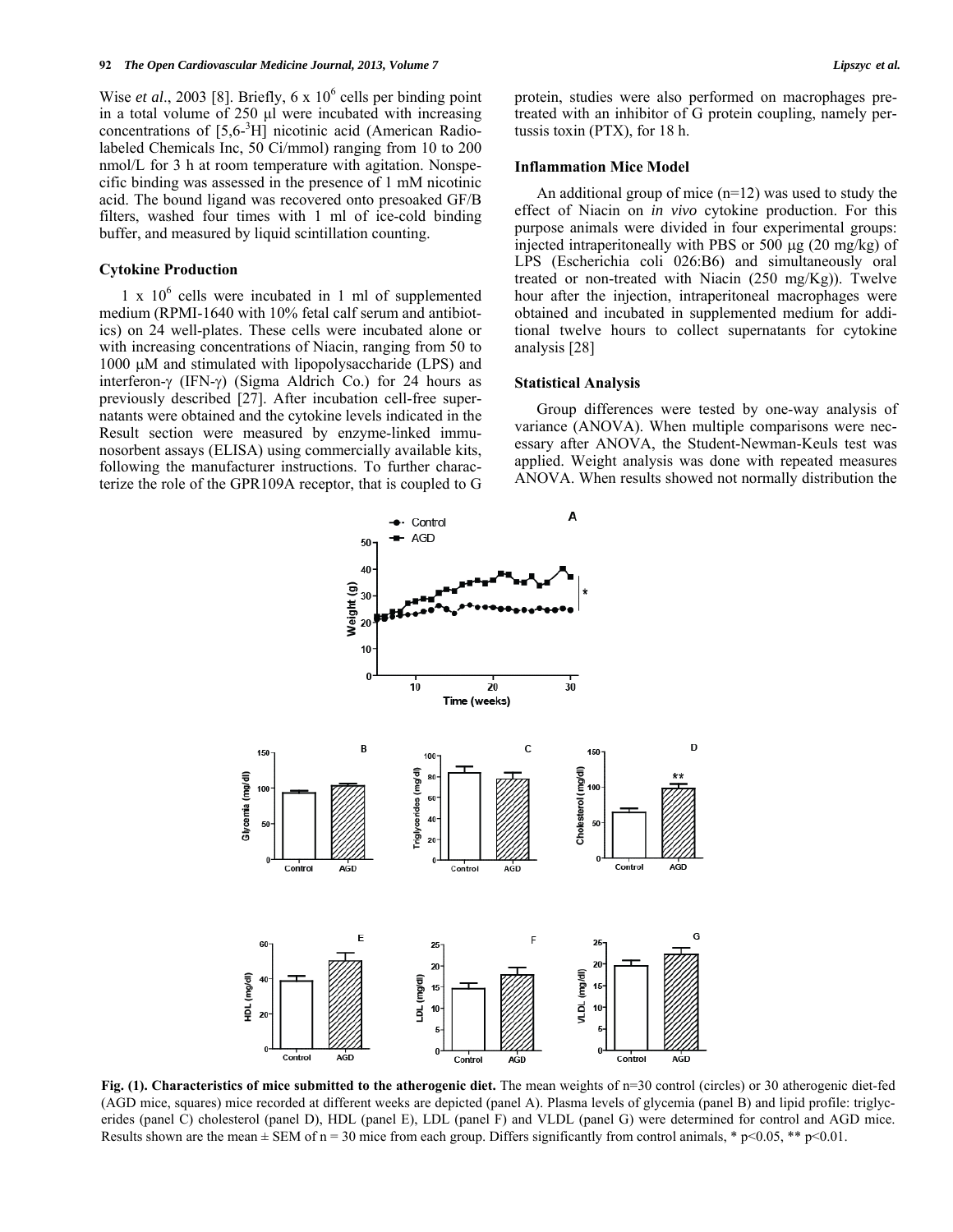non-parametric Mann-Whitney test was performed. Differences between means were considered significant when p< 0.05.

## **RESULTS**

## **Differences in Lipid Profile and Arterial Lesions between Control and AGD Mice**

 To validate the atherogenic response in AGD mice, serum lipid levels were measured in peripheral blood samples and tissue lesions were evaluated in aortic sections by immunohistochemistry. As shown in Fig. (**1**), AGD, but not control mice, displayed an increase in body weight and in cholesterol levels. No changes in triglycerides, glucose, HDL, LDL or VLDL were observed in both groups. Moreover these animals had important aortic lesions that were not present in control mice. As can be seen in Fig. (**2**), control animals showed aortic arteries sections without morphological changes. All layers were preserved and no evidence of cell migration or endothelial activation was observed (panel A). In AGD mice the arteries wall sections showed significant alterations such as inner elastic layer disruption, disorganization of smooth muscle cells (SMC) from middle layer, vacuolization and ulterior migration of smooth muscle cells to the neointimal layer and an aortic wall intimal thickening (panel B and E). Also, in control animal's contractile cells



o contro AGD control AGD control AGD

**Fig. (2). Aortic lesions in AGD mice.** Histological sections of aortic arteries, representative of n=10 sections from different animals of each group, are shown. Panel A: Control aortic wall stained with Hematoxylin-eosin (HE) shows that all layers are conserved. Panel B: HE staining of aortic wall from AGD mice: 1. rupture of the internal elastic layer; 2. migration of smooth muscle cells into the neo-intima; 3. vacuolization of sub-intimal smooth muscle cells; 4. disruption of smooth muscle. Panel C: immunohistochemical staining with anti- $\alpha$ -actin antibody: 1-myoepithelial cells; 2-endothelial cells. Panel D: immunohistochemical staining anti-CD68 (macrophages). 1- myoepitelial cells, 2 macrophage. Panel E: size of the intimal aortic wall. Panel F: average number of medial smooth muscle cells (SMCs). This value of intimal cells was determined by counting nuclear profiles of two types of intimal cells: "synthetic", undifferentiated cells (gray), and "contractile", differenciated cells: (white). Results are expressed as cells per unit area of intima (i.e., cells per square millimeter) in control and treated (AGD) animals. Data represent mean  $\pm$  SEM; n=3 in each group (Panel E and F), \*\* p< 0.01 and \*\*\* p<0.001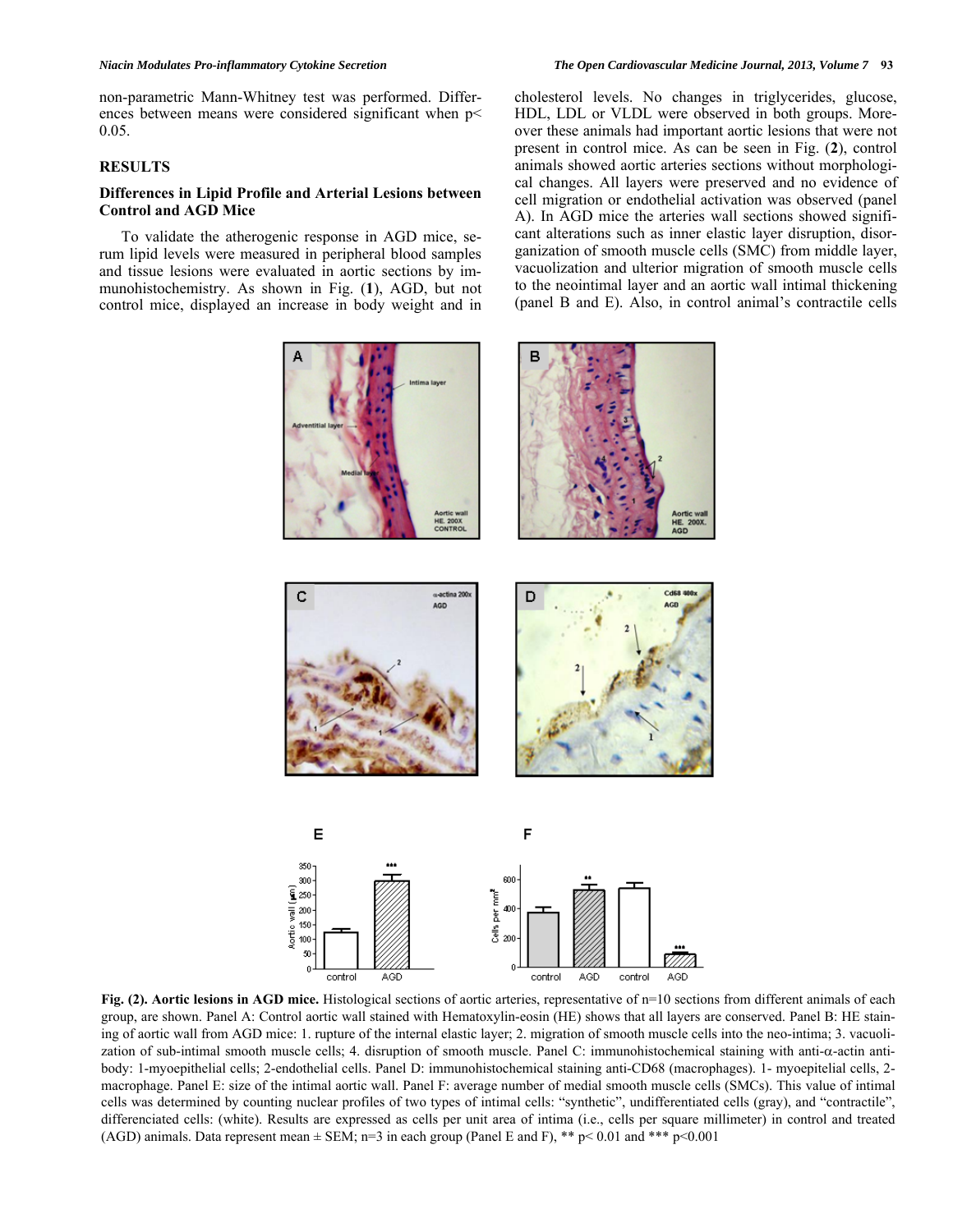(differenciated) predominate over the other group; opposite what was found in AGD animals (panel F). It is worth noting that myoepithelial cells were finally confirmed by their strong positive immunohistochemical staining with anti- $\alpha$ actin antibody (Panel C). Moreover, the presence of CD68+ cells (macrophages) was observed (Panel D).



**Fig. (3). Niacin receptor characterization in macrophages.** Panel A: Saturation Binding Assays: Increasing concentrations of [3H]-Nicotinic acid were incubated with  $6 \times 10^6$  macrophages during 3 h at 25ºC. Total (black) and non-specific (white, in the presence of 0.1 mM of Nicotinic acid) binding curves for  $[^{3}H]$ -Nicotinic acid to isolated peritoneal macrophages from C57Bl/6J control mice were obtained. Panel B: Scatchard analysis of the results shown in panel A. The ratio of specific bound  $[{}^{3}H]$ -Nicotinic acid to free (B/F) is plotted as a function of  $\int^3 H$ ]-Nicotinic acid bound (B). The intercept with the abscissa is the number of binding sites (Bmax) and the negative reciprocal of the slope is the dissociation constant (Kd). A representative experiment from 5 independent assays performed in duplicate is depicted in both panels. The Kd and Bmax values, mean  $\pm$  S.E.M. from 5 experiments, for control and AGD mice macrophages are shown in the adjoined table.  $*$  p<0.05.

### **Up-regulation of Nicotinic Acid Receptors in Macrophages from AGD Mice**

 To evaluate if the changes compatible with atherosclerosis induction in AGD mice were accompanied by modifications in macrophages, Niacin receptor expression was studied on purified macrophages from control and AGD mice by [ 3 H] Nicotinic acid binding. As can be seen in Fig. (**3**), a saturable and specific (more than 80%) binding of radiolabelled Niacin was obtained in these cells. Scatchard analysis of saturation curves showed that macrophages from AGD mice have twice binding sites than control mice. No differences were found in the nicotinic acid receptor affinity, as similar Kd were observed.

## **Niacin-mediated Modulation of Pro-inflammatory Cytokines**

 As basal macrophage cytokines levels in both control and AGD mice are too low, we used two experimental approaches to evaluate the effect of Niacin on cytokine production: i. by assaying *in vitro* cytokine secretion from macrophages after a pro-inflammatory stimulus and ii. by evaluating the production of cytokines in macrophages from mice injected with an inflammatory dose of LPS. To induce the production of pro-inflammatory cytokines, *in vitro* macrophages were stimulated with LPS and IFN- $\gamma$  as described [27]. To study the action of Niacin on pro- inflammatory cytokine production, cells were stimulated in the absence or presence of increasing concentrations of Niacin (ranging from 50  $\mu$ M to 1000  $\mu$ M) and Tumor Necrosis Factor- $\alpha$ (TNF $\alpha$ ), Interleukin-1 (IL-1) and Interleukin-6 (IL-6) levels were measured in cell free supernatants of these cultures. As shown in Fig. (**4**) stimulated cytokine production in the absence of niacin (Basal) is higher in macrophages from AGD than those from control mice. Pro-inflammatory cytokine production was reduced in the presence of 500 to 1000  $\mu$ M Niacin both in control and AGD mice, being the effect more evident in AGD than in control animals. To further characterize the role of the GPR109A receptor, macrophages were pretreated with PTX, a nonselective G protein-uncoupling agent, frequently used to examine the function of G proteincoupled receptors. As can be seen in Table **1**, pretreatment with PTX blocked the Niacin-mediated effect on proinflammatory cytokine production.

 To induce the production of pro-inflammatory cytokines *in vivo*, mice were injected with 500 μg of LPS. As shown in Table 2, production of IL-1, TNF- $\alpha$  and IL-6 for macrophages were significantly increased 12 h after LPS injection respect to PBS injected mice. Niacin treatment significantly reduced this elevated production of cytokines (Table **2**).

## **DISCUSSION**

 Novel therapeutic opportunities could emerge from the knowledge of the role of inflammation in atherosclerosis. In this context, we here demonstrate that Niacin acts directly upon macrophages to reduce the release of pro-inflammatory cytokines. These findings would point out its potential action in the prevention of atherosclerosis progression and in plaque stabilization.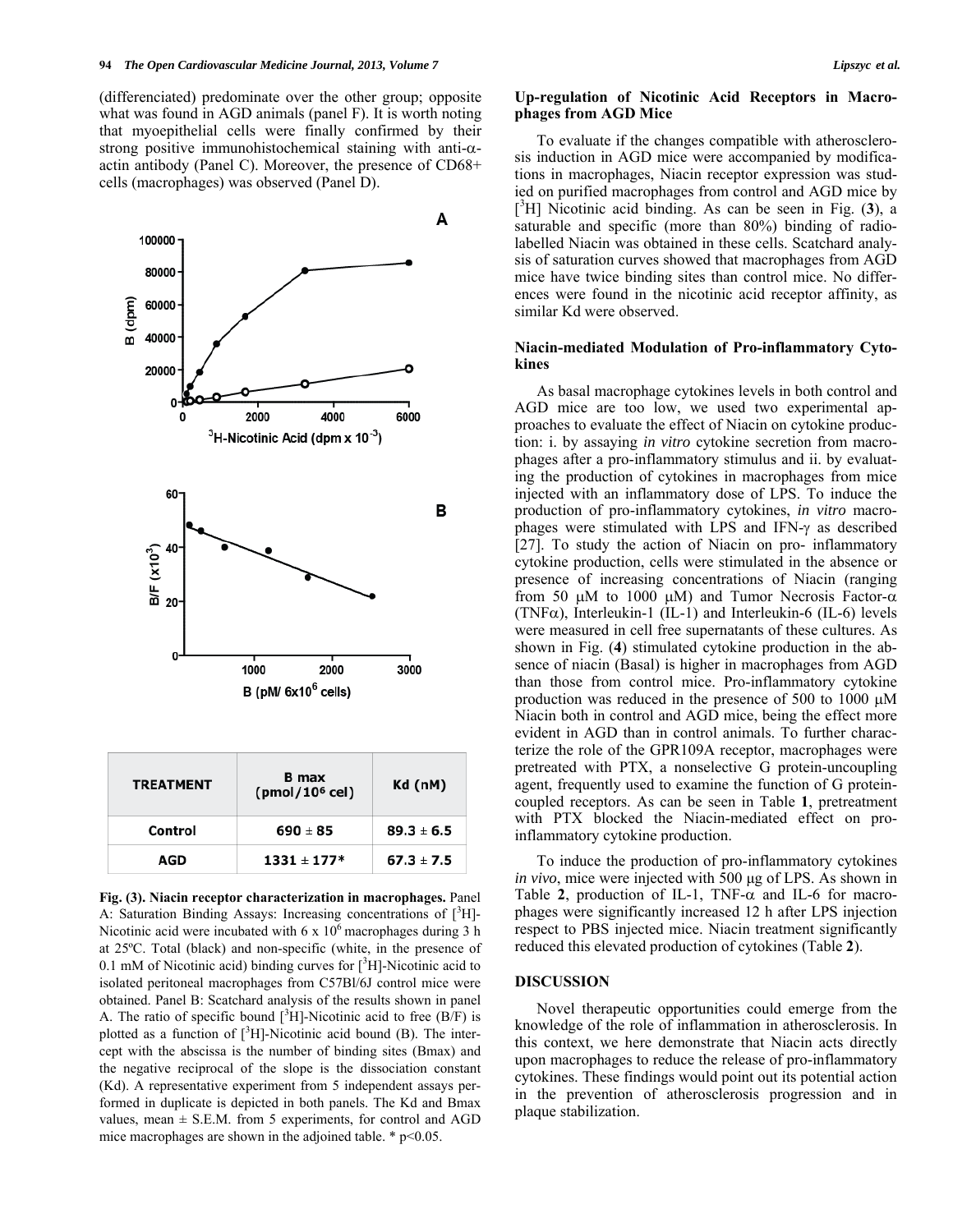

**Fig. (4). Modulation of macrophage pro-inflammatory cytokine production by Niacin.** Macrophages from control (white) or AGD (gray) mice were incubated in the presence or absence of increasing concentrations of Niacin ( $\mu$ M) and stimulated with LPS (10  $\mu$ g/ml) + IFN-γ (100 U/ml) for 24 h. Cytokine levels, namely IL-1 (Panel A),  $TNF-\alpha$  (Panel B) and IL-6 (Panel C) were measured in cell free supernatants, using commercial kits. Results shown are the mean  $\pm$ SEM of 3 independent experiments performed in duplicate.  $+$  p $<$ 0.05 Basal (B) AGD vs Control mice;  $*$  p $<$  0.05,  $**$  p $<$  0.01 vs the corresponding B value.

 Many studies have explored the relationship between dietary factors, changes in lipoprotein levels, and risk for atherosclerosis, particularly, the regulation of cholesterol and lipoprotein metabolism by the type and amount of dietary fat. Therefore we chose a diet with saturated fatty acids from animal origin (dairy butter) in order to induce an aortic lesion area in normal C57Bl/6J mice. This diet contains a higher percentage of fat, with no cholic acid or cholesterol addition, and it mimics human's intake of fat. After six months, animals feed with this diet showed only a significant increase in plasma cholesterol levels without significant changes in the lipoprotein profile. However, the arteries wall sections of these animals showed significant alterations such as inner elastic layer disruption, disorganization of smooth muscle cells (SMC) from middle layer and vacuolization and ulterior migration of smooth muscle cells to the neointimal layer. Also, undifferentiated cells predominate in AGD arteries. In fact, these cells are responsive to factors that direct migration and proliferation to the tunica intima and then distort the normal intimal architecture leading to the obstruction of flow and restenosis [29]. Many studies tried to unravel the role of SMC in atherosclerotic plaque formation. Initially the proliferation of these cells together with lipid infiltration of the intima was considered responsible for a slowly progressive process of plaque growth, eventually leading to lumen narrowing and ischemia [29]. By the other hand, SMC seem to protect the lesion against thrombosis, as they tend to encapsulate thrombogenic lipid together with macrophages and T-cells by means of forming a fibrous cap. Experimental models and analysis performed in human tissues determined that the SMC is the main cellular component in neointimal proliferation responsible for artery restenosis. Independently of the exact role that these SMC plays in arterial lesions, immunohistochemical findings observed in AGD mice are indicative of the induction of atheroma formation. According to these results, Lukasova *et al* [30] have recently reported aortic atherosclerosis lesions in a mouse model of atherosclerosis in the absence of HDL increment. Moreover, they also showed that nicotinic acid inhibited disease progression under conditions that left total cholesterol levels and cholesterol distribution among VLDL, LDL and HDL fractions unaffected. This highlights the fact that that nicotinic acid can reduce the progression of atherosclerosis independently of its lipid-modifying effects.

 Atherosclerosis could be considered as a systemic inflammatory disease. So, peritoneal macrophages, considered as systemic markers of inflammation, were used to study Niacin receptor expression and the effect of Niacin in the secretion of pro-inflammatory cytokines. Our results indicate that peritoneal macrophages from AGD mice showed a two fold increase in Niacin receptor number. The possibility arises that this increase could be due to  $IFN<sub>Y</sub>$  secreted by activated T cells, as was previously described [16]. In support to this, macrophages from LPS-injected mice displayed a two-fold increase in Niacin receptor number than control animals (data not shown), as was previously described for PUMA-G mRNA levels in macrophages from microbial septic mice [16].

 As cytokine production in non-stimulated animals is very difficult to determine, for the analysis of Niacin action upon pro-inflammatory cytokines we used both *in vitro* and *in vivo* experimental approaches for this purpose. Results showed that macrophages from both control and AGD mice respond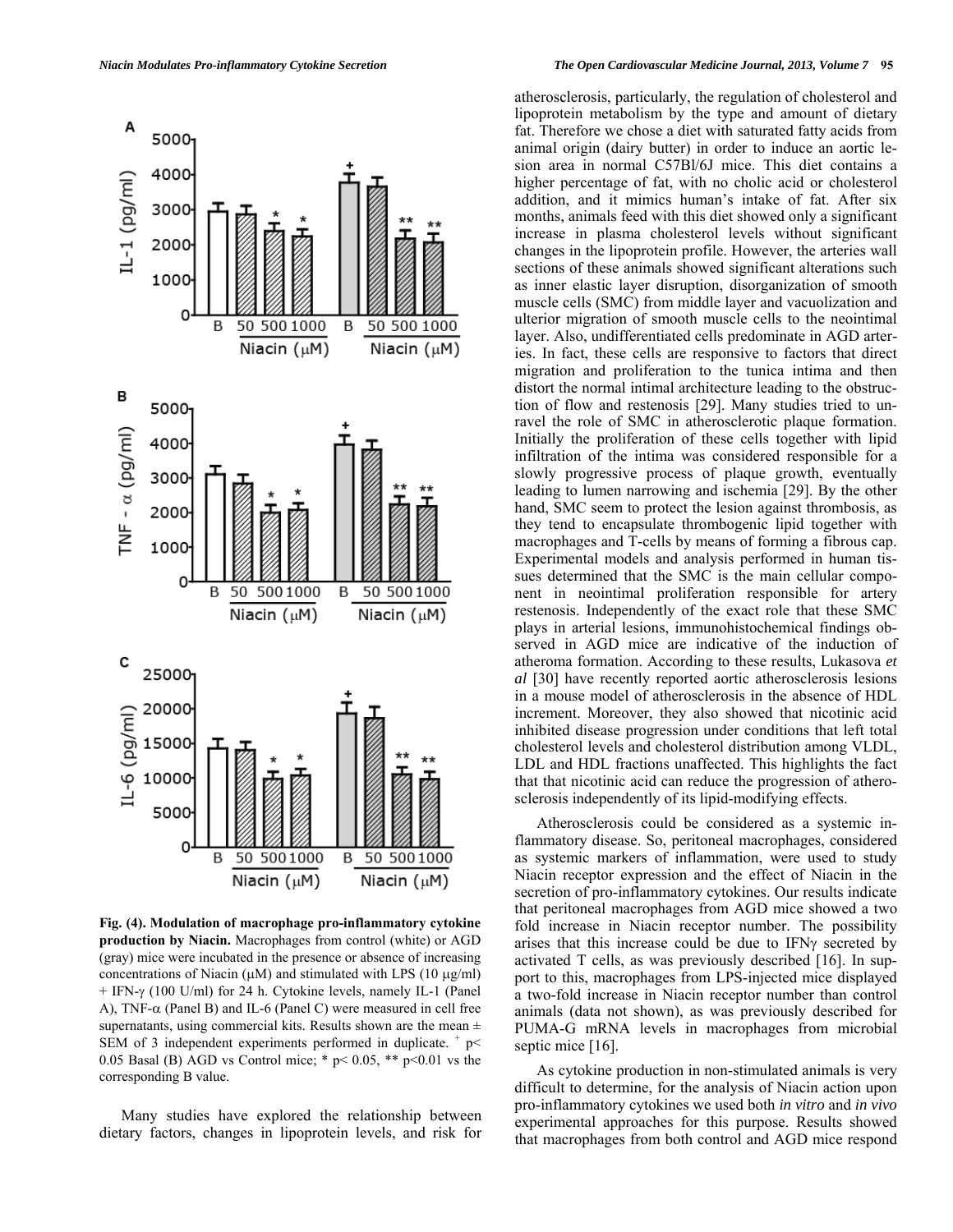| Cytokine      | <b>Mice Condition</b> | <b>Treatment</b> | <b>Cytokine Levels (pg/ml)</b> |
|---------------|-----------------------|------------------|--------------------------------|
| $IL-1B$       | Normal                | <b>LPS</b>       | $3194 \pm 303$                 |
|               |                       | LPS+NA           | $2322 \pm 267$ **              |
|               |                       | LPS+NA+PTX       | $2995 \pm 298^{\text{*}}$      |
|               |                       |                  |                                |
|               |                       | <b>LPS</b>       | $3854 \pm 321$                 |
|               | AGD                   | LPS+NA           | $2256 \pm 287**$               |
|               |                       | LPS+NA+PTX       | $3764 \pm 333^{\#}$            |
|               |                       |                  |                                |
| TNF- $\alpha$ | Normal                | <b>LPS</b>       | $3546 \pm 294$                 |
|               |                       | LPS+NA           | $2123 \pm 189$ **              |
|               |                       | LPS+NA+PTX       | $3721 \pm 311^{\#}$            |
|               |                       |                  |                                |
|               | AGD                   | <b>LPS</b>       | $4247 \pm 395$                 |
|               |                       | LPS+NA           | $2233 \pm 227**$               |
|               |                       | LPS+NA+PTX       | $4323 \pm 344^{\#}$            |
|               |                       |                  |                                |
| $IL-6$        | Normal                | <b>LPS</b>       | $15442 \pm 1670$               |
|               |                       | $LPS+NA$         | $10456 \pm 998$ **             |
|               |                       | LPS+NA+PTX       | $16028 \pm 1687^{*}$           |
|               |                       |                  |                                |
|               | AGD                   | <b>LPS</b>       | $21234 \pm 1711$               |
|               |                       | LPS+NA           | $10786 \pm 1213$ **            |
|               |                       | LPS+NA+PTX       | $19999 \pm 1532^{\text{\#}}$   |

**Table 1. Effect of Pertussis Toxin (PTX) on Niacin (NA)-mediated Decrease of Stimulated Cytokine Secretion** 

Macrophages from control or AGD mice were pretreated with vehicle or PTX (50 ng/ml) for 18 h. After this time cells were incubated in the presence or absence of 1000  $\mu$ M of Niacin (NA) and stimulated with LPS ( $10\mu$ g/ml) + IFN- $\gamma$  ( $100$  U/ml) for 24 h. Cytokine levels were determined as described in Fig (4). Data are mean  $\pm$  S.E.M. of three experiments in each group. \*\*p<0.01 vs the corresponding basal value,  $\frac{4}{7}$  p<0.05 respect NA value.

to a pro-inflammatory stimulus *in vitro* with increasing secretion of TNF- $\alpha$ , IL-1 and IL-6, but this increment was significantly higher in AGD than in control mice. Moreover, Niacin addition was able to decrease pro-inflammatory cytokine secretion in both control and AGD mice, being the inhibitory effect more pronounced in AGD than in control animals (% inhibition for control and AGD mice, TNFα: 36 vs 44%; IL-6: 31 vs 46%; IL-1: 19 vs 42 %). These results are in accordance with recently published findings [31] showing that Niacin is able to reduce secretion of stimulated pro-inflammatory mediators in a human acute monocytic leukemia cell line. On the other hand, Niacin *in vivo* treatment was able to reduce pro-inflammatory cytokine production in macrophages from mice injected with LPS. Moreover, it was described that Niacin significantly inhibited  $TNF\alpha$ -induced monocyte adhesion to cultured human aortic endothelial cells and activation of nuclear factor-kappa B (NF-κB) [19, 20].

## **CONCLUSIONS**

 These results suggest that Niacin, in addition to be a lipid-modifying drug, has a beneficial action by attenuating inflammatory mechanisms involved in atherosclerosis pathology and plaque stabilization. Furthermore, the present results provide the basis for future studies on the potential contribution of Niacin to anti-inflammatory therapies.

## **CONFLICT OF INTEREST**

 The authors confirm that this article content has no conflicts of interest.

## **ACKNOWLEDGEMENTS**

 The authors thank Mrs María Rosa Gonzalez Murano for her excellent technical assistance, Daniel Gonzalez and Marcela Marquez for their invaluable help in the animal model and Patricia Fernández for secretarial assistance. This work was supported by a grant from Merck & Co. Inc. (PT000071011).

## **ABBREVIATIONS**

| AGD   | $=$ | atherogenic diet                   |
|-------|-----|------------------------------------|
| ELISA | $=$ | enzyme-linked immunosorbent assays |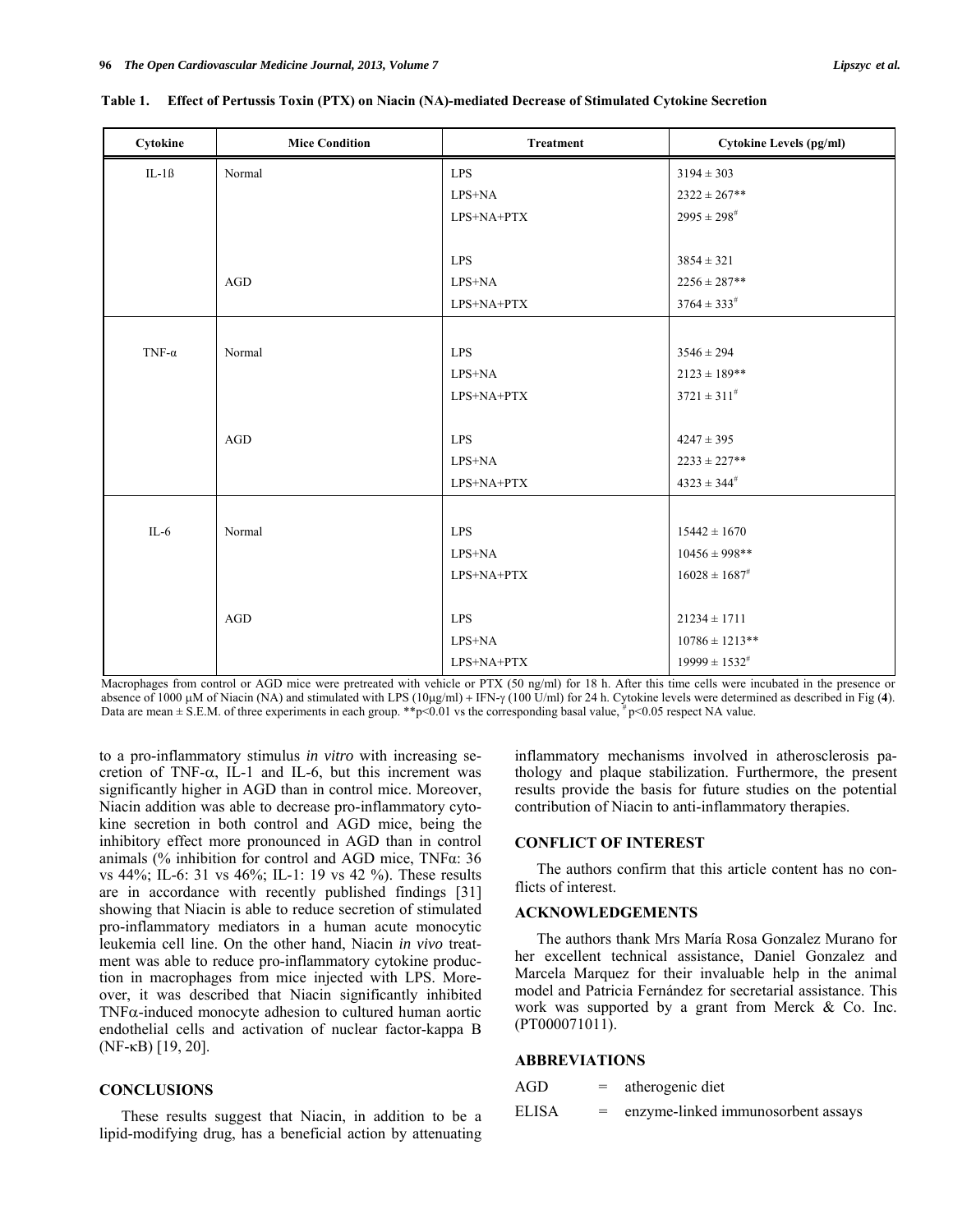| <b>Table 2.</b> | Niacin Action on Cytokine Production by Macrophages from Mice Injected with LPS |  |
|-----------------|---------------------------------------------------------------------------------|--|
|                 |                                                                                 |  |

| <b>Treatment</b> | Cytokines levels (pg/ml) |                     |                     |  |
|------------------|--------------------------|---------------------|---------------------|--|
|                  | IL-1ß                    | $TNF-a$             | IL-6                |  |
| <b>PBS</b>       | Non detectable           | $23 \pm 14$         | $35 \pm 18$         |  |
| <b>LPS</b>       | $458 \pm 57*$            | $856 \pm 101*$      | $934 \pm 123$ *     |  |
| $PBS + Niacin$   | Non detectable           | $19 \pm 16$         | $32 \pm 25$         |  |
| $LPS + Niacin$   | $209 \pm 32$ * $\#$      | $486 \pm 52$ * $\#$ | $492 \pm 67$ * $^*$ |  |

Control mice were injected with PBS or LPS (20 mg/Kg) and were simultaneously orally treated with or without Niacin (250 mg/Kg). After 12 h, macrophages were collected and incubated for other 12 h in supplemented medium. Cell free supernatants were obtained to determine cytokine levels as described in Fig. (4). Data are mean  $\pm$  S.E.M. of three animals \*p<0.05 respect the corresponding PBS injected mice,  $\frac{m}{2}$ <0.05 respect the corresponding non Niacin treated mice

|             |     | $GPR109A = G-protein-coupled receptor that bind and$<br>be activated by Niacin  |
|-------------|-----|---------------------------------------------------------------------------------|
| HDL.        | $=$ | High-density lipoprotein                                                        |
| IFN-γ       | $=$ | interferon- $\gamma$                                                            |
| $IL-1$      | $=$ | Interleukin-1                                                                   |
| IL-6        |     | $=$ Interleukin-6                                                               |
| <b>LPS</b>  |     | $=$ lipopolysaccharide                                                          |
| <b>PTX</b>  | $=$ | pertussis toxin                                                                 |
| PUMA-G      |     | protein up-regulated by interferon-gamma<br>Niacin receptor in mice macrophages |
| <b>SMC</b>  | $=$ | smooth muscle cells                                                             |
| $TNF\alpha$ |     | $=$ Tumor Necrosis Factor- $\alpha$ .                                           |

#### **REFERENCES**

- [1] Lusis AJ. Atherosclerosis. Nature 2000; 407(6801): 233-41.
- [2] Robbie L, Libby P. Inflammation and atherothrombosis. Ann N Y Acad Sci 2001; 947: 167-80.
- [3] Cheng JW. Recognition, pathophysiology, and management of acute myocardial infarction. Am J Health Syst Pharm 2001; 58(18): 1709-18.
- [4] Pepine CJ. Why vascular biology matters. Am J Cardiol 2001; 88(8A): 5K-9K.
- [5] Brown BG, Zhao XQ. Nicotinic acid, alone and in combinations, for reduction of cardiovascular risk. Am J Cardiol 2008; 101(8A): 58-62.
- [6] Canner PL, Furberg CD, McGovern ME. Benefits of Niacin in patients with versus without the metabolic syndrome and healed myocardial infarction (from the Coronary Drug Project). Am J Cardiol 2006; 97(4): 477-9.
- [7] Tunaru S, Kero J, Schaub A, *et al*. PUMA-G and HM74 are receptors for nicotinic acid and mediate its anti-lipolytic effect. Nat Med 2003; 9(3): 352-5.
- [8] Wise A, Foord SM, Fraser NJ, *et al*. Molecular Identification of High and Low Affinity Receptors for Nicotinic Acid. J Biol Chem 2003; 278(11): 9869-74.
- [9] Knopp RH. Drug treatment of lipid disorders. N Engl J Med 1999; 341(7): 498-511.
- [10] Petrovic D. The role of vascular endothelial growth factor gene as the genetic marker of atherothrombotic disorders and in the gene therapy of coronary artery disease. Cardiovasc Hematol Agents Med Chem. 2010, 8(1), 47-54.
- [11] Pleskovič A, Vraspir-Porenta O, Zorc-Pleskovič R, Petrovič D, Zorc M, Milutinović A. Deficiency of mast cells in coronary artery

endarterectomy of male patients with type 2 diabetes. Cardiovasc Diabetol 2011; 14(10): 40.

- [12] Petrovic D, Verhovec R, Globocnik PM, Osredkar J, Peterlin B. Association of vascular endothelial growth factor gene polymorphism with myocardial infarction in patients with type 2 diabetes. Cardiology 2007; 107(4): 291-5.
- [13] Candore G, Vasto S, Colonna-Romano G, *et al*. Cytokine Gene Polymorphisms in Multifactorial Conditions. Koen, V. Ed; Florida; CRC Press: 2006; pp. 363-78.
- [14] Licastro F, Candore G, Lio D, *et al*. Innate immunity and inflammation in ageing: a key for understanding age-related diseases. Immun Ageing 2005; 18: 2-8.
- [15] Stephens JW, Humphries SE. The molecular genetics of cardiovascular disease: clinical implications. J Intern Med 2003; 253(2): 120-7.
- [16] Schaub A, Futterer A, Pfeffer K. PUMA-G, an IFN-gammainducible gene in macrophages is a novel member of the seven transmembrane spanning receptor superfamily. Eur J Immunol 2001; 31(12): 3714-25.
- [17] Digby JE, McNeill E, Dyar OJ, Lam V, Greaves DR, Choudhury RP. Anti-inflammatory effects of nicotinic acid in adipocytes demonstrated by suppression of fractalkine, RANTES, and MCP-1 and upregulation of adiponectin. Atherosclerosis 2010; 209(1): 89-95.
- [18] Westphal S, Borucki K, Taneva E, Makarova R, Luley C. Extended-release Niacin raises adiponectin and leptin. Atherosclerosis 2007; 193(2): 361-5.
- [19] Ganji SH, Qin S, Zhang L, Kamanna VS, Kashyap ML. Niacin inhibits vascular oxidative stress, redox-sensitive genes, and monocyte adhesion to human aortic endothelial cells. Atherosclerosis 2009; 202(1): 68-75.
- [20] Kwon WY, Suh GJ, Kim KS, Kwak YH. Niacin attenuates lung inflammation and improves survival during sepsis by downregulating the nuclear factor-κB pathway. Crit Care Med 2011; 39(2): 328-34.
- [21] Wu BJ, Chen K, Barter PJ, Rye KA. Niacin Inhibits Vascular Inflammation via the Induction of Heme Oxygenase-1. Circulation 2012, 125(1), 150-8
- [22] Paigen B, Morrow A, Brandon C, Mitchell D, Holmes P. Variation in susceptibility to atherosclerosis among inbred strains of mice. Atherosclerosis 1985; 57(1): 65-73.
- [23] Nishina PM, Lowe S, Verstuyft J. Naggert, J.K. Kuypers, F.A. Paigen B. Effects of dietary fats from animal and plant sources on diet-induced fatty streak lesions in C57BL/6J mice. J Lipid Res 1993; 34(8): 1413-22.
- [24] Shockley KR, Witmer D, Burgess-Herbert SL, Paigen B, Churchill GA. Effects of atherogenic diet on hepatic gene expression across mouse strains. Physiol Genomics 2009; 39(3): 172-82.
- [25] Zhang X, Goncalves R, Mosser DM. The isolation and characterization of murine macrophages. Curr Protoc Immunol 2008 ; 14(83): 14-8.